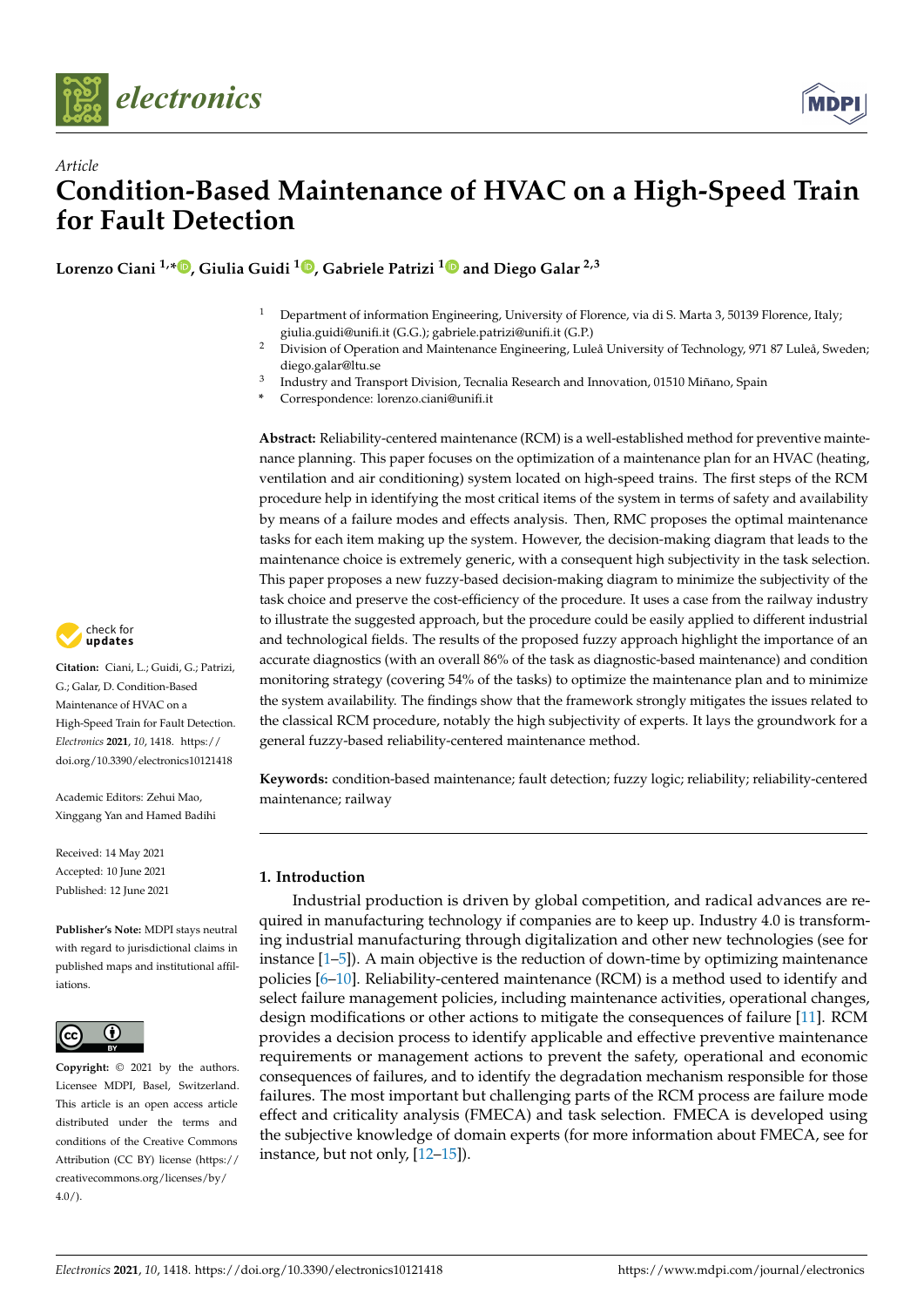Meanwhile, the decision diagram proposed by the international standard IEC 60300-3- 11 [\[11\]](#page-12-1) for task selection is very generic, and the task choice mostly relies on the experience of the analyst that performs the RCM [\[16\]](#page-12-4). The classical risk priority number (RPN), the output of the FMECA, also has many drawbacks, including gaps in the range, duplicates, subjectivity and dispersion [\[17\]](#page-12-5). Despite these disadvantages, RCM is a powerful solution, widely used in every industrial field in which service continuity represents a mandatory requirement, and maintenance must be optimized in terms of money and time [\[18\]](#page-12-6).

Some researchers propose an effective RCM assessment approach using reliability software [\[19\]](#page-12-7). In Reference [\[20\]](#page-12-8), the RCM is applied to the whole system under test instead of focusing on individual components. Other papers use analytical models and a dynamic approach [\[21](#page-12-9)[,22\]](#page-12-10), while some authors create their own framework for maintenance decisionmaking [\[23,](#page-12-11)[24\]](#page-12-12). Zakikhani et al. [\[25\]](#page-12-13) propose an availability-based RCM, while in [\[26\]](#page-12-14) a whole dependability study (RAMS) is introduced to optimize maintenance policy. In Reference [\[27\]](#page-12-15), the variation trends of the failure rates of components under imperfect maintenance are used to optimize the maintenance of metro trains based on the concept of RCM. Afzali et al. [\[28\]](#page-12-16) propose a weighted importance reliability index model to prioritize the components in a complete RCM report. In Reference [\[29\]](#page-12-17), a stochastic RCM is proposed, while other papers introduce genetic algorithms to solve the mathematical problem of RCM optimization [\[30](#page-12-18)[,31\]](#page-12-19).

Starting from a preliminary work presented in [\[32\]](#page-12-20), this paper proposes a new approach based on fuzzy set theory to overcome the limitations of traditional FMECA and RCM. It provides a customized decision diagram that uses fuzzy inference rules to mitigate the subjectivity problem of the classical procedure. The three parameters of the criticality analysis are fuzzified using appropriate membership functions; the resulting RPN given by the product of the three indices is a fuzzy number. The proposed decision diagram for the task selection is based on the fuzzy occurrence, severity and detection scores combined with other failure information using a set of if–then rules, one of the most frequently used and efficient fuzzy inference approaches [\[33](#page-12-21)[–35\]](#page-12-22).

The main contribution of this paper is the introduction of a fuzzy-based decisionmaking diagram to guide the selection of the optimal maintenance task within the reliabilitycentered maintenance procedure. The proposed procedure helps to rapidly, easily, uniquely, and unambiguously identify the optimal maintenance policy, while the classical RCM procedure leads the analyst to multiple choices involving high subjectivity in the definition. Moreover, the methodology presented in this work is a diagnostic-oriented decision diagram that favors the choice of condition-based maintenance whenever possible, such as condition monitoring and failure finding procedures.

The paper is organized as follows. Section [2](#page-1-0) explains the classical RCM process used by international standard IEC60300 3-11. Section [3](#page-3-0) describes the proposed approach to mitigate the subjectivity problems of the standard technique, and Section [4](#page-6-0) tests and validates the methodology on a real case study of a railway HVAC system. Finally, Section [5](#page-11-3) offers some conclusions.

#### <span id="page-1-0"></span>**2. Reliability-Centered Maintenance**

Reliability-centered maintenance is an effective way to select the appropriate maintenance policies for every type of system. In compliance with the international standard IEC 60300-3-11, the classical RCM process is divided into five steps [\[11\]](#page-12-1):

- 1. Initiation and planning—establishing a plan of analysis and the operating context;
- 2. Functional failure analysis—identifying the failure modes, causes, effects and criticalities of each component;
- 3. Task selection—selecting the appropriate maintenance task and interval;
- 4. Implementation;
- 5. Continuous improvement—monitor the effectiveness of the maintenance plan to ensure continuous improvement.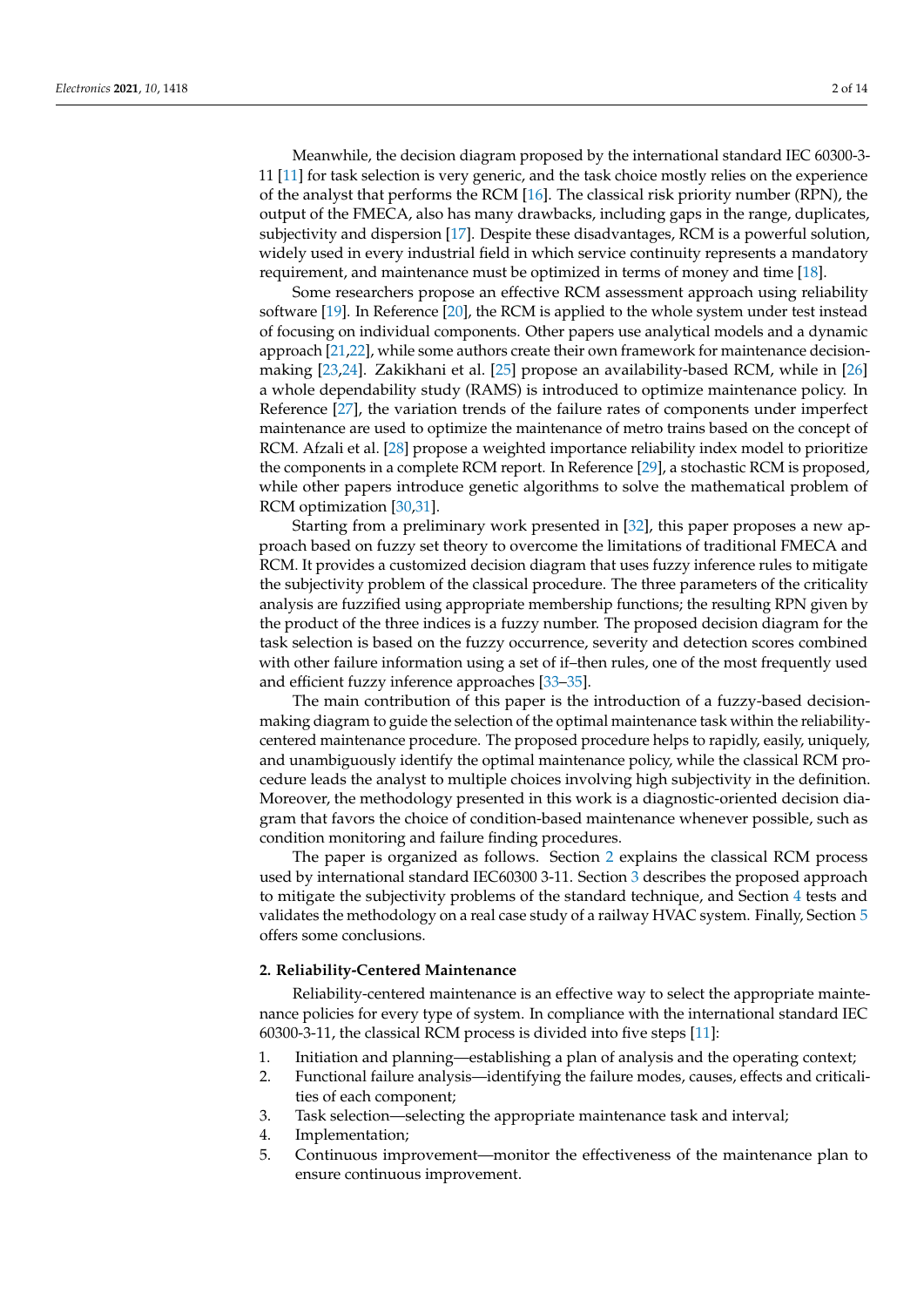The most critical step of the classical RCM procedure is the selection of the main-tenance task (Phase 3). In compliance with international standard IEC60300-3-11 [\[11\]](#page-12-1), Figure [1](#page-2-0) shows how to guide the maintenance task selection in order to identify the optimal maintenance solution for the system under test. The maintenance decision diagram maintenance solution for the system under test. The maintenance decision diagram aims aims to simplify the assessment of the optimal maintenance tasks. to simplify the assessment of the optimal maintenance tasks.

sure continuous improvement.

<span id="page-2-0"></span>

**Figure 1.** Maintenance decision diagram of classical RCM procedure according to International **Figure 1.** Maintenance decision diagram of classical RCM procedure according to International standard IEC 60300-3-11. standard IEC 60300-3-11.

not, and if the failure will involve consequences for the safety level of the system under test. However, at least four possible task options are given in each orange box; this means the<br>international standard gives the designer a bigh level of subjectivity. Overall, the diagram is very generic and does not lead to a unique task choice; the designer is free to choose one or another option, based only on his or her expertise. The maintenance policy choice depends on two conditions: if the failure is evident or international standard gives the designer a high level of subjectivity. Overall, the diagram

All possible maintenance tasks taken into account by the standard are explained as follows:

- ranuf middle is applicable only to hidden ranufe. This task can be entier an inspection or a function test to determine whether an item would still perform its required function if demanded [36];  $\frac{1}{1}$ • Failure finding is applicable only to hidden failure. This task can be either an inspec-
- Scheduled maintenance is divided into scheduled restoration and scheduled replacement. This task consists of the scheduled refurbishment or replacement of an item or<br>its components: its components;
- Condition monitoring is a continuous task that allows users to detect the health state of the system by monitoring some contextual parameter that could indicate<br>the decreation and wear, out of the monitored item. Condition monitoring is able to indicate that the failure mode can be expected to occur if no corrective action is  $\text{cm}$  [37,38]; the degradation and wear-out of the monitored item. Condition monitoring is able taken [37,38];
- No preventive maintenance is performed if no maintenance action is required  $\hat{a}$ . But to Erikum).  $(1, 0, 1)$  monitoring is a continuous task that allows users to detect the health state  $\frac{1}{n}$ (i.e., Run to Failure);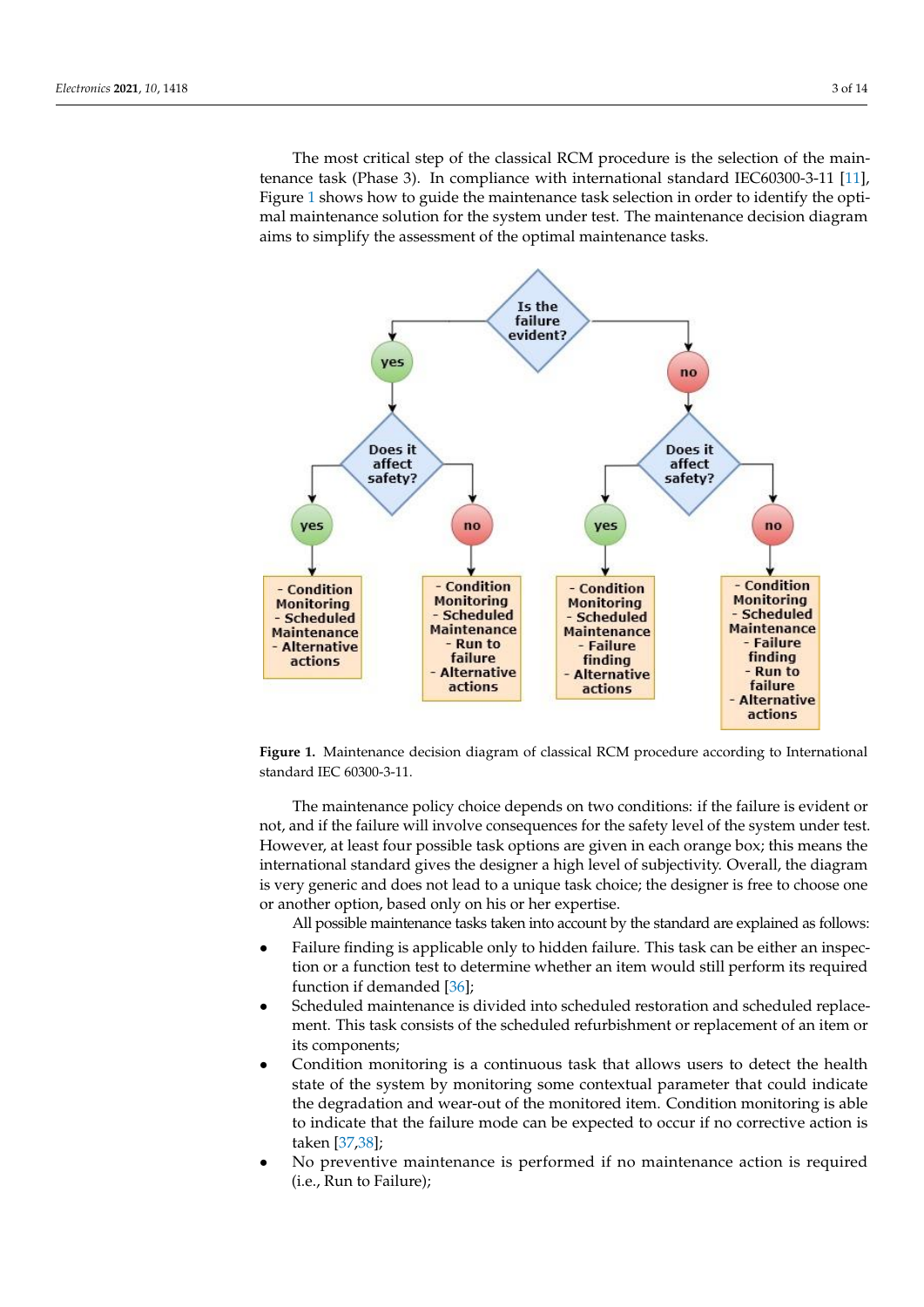• Alternative actions may be performed, as suggested by the designers and maintenance experts. texperts.  $\blacksquare$ 

## <span id="page-3-0"></span>3. Proposed Approach: Fuzzy-Based RCM

FMECA, based on the fuzzy set theory approach, has been used in a variety of engi-neering fields to eliminate the drawbacks explained in the introduction section [\[17](#page-12-5)[,39](#page-13-1)[–41\]](#page-13-2).<br>In this case of property of property (S) and detection for the property of property of property of property of In this paper, fuzzy logic is used not only to enhance the features of FMECA and RPN In this paper, razzy logic is used not only to enhance the reatures of TMECA and RAN<br>but also to introduce a new approach to maintenance decision-making. The first step is to complete a classical failure modes and effects analysis (FMEA) to identify the failure modes, failure causes and failure effects of the system. The aim of FMEA is to highlight all the criticalities of the system, the causes that could lead to them and all the possian the criticanties of the system, the causes that could lead to them and an the possi-<br>ble consequences. The second step is to define the linguistic variables of the three risk parameters—occurrence (O), severity (S) and detection (D)—and rank them using fuzzy numbers instead of crisp numbers. The O, S and D indices can be divided into several Immers instead of crisp numbers. The O, 3 and D marces can be divided into several<br>linguistic terms, each identifiable by a different value. A three-linguistic scale is used in the proposed approach, and each term is fully described in Table 1. ASI-<br>tisk

Table 1. Linguistic definition for occurrence (O), severity (S) and detection (D) used in the proposed method.

<span id="page-3-1"></span>

| Occurrence (O)                      | Severity (S)                                                   | Detection (D)                                                 |
|-------------------------------------|----------------------------------------------------------------|---------------------------------------------------------------|
| Remote (R)—the mode has a remote    | Very low (VL)—the mode has low/no                              | Almost certain (AC)—the mode will                             |
| probability of occurring            | impact on the system                                           | almost certainly be detected                                  |
| Probable (P)—the mode has a medium  | Tolerable (T)—the mode causes                                  | Medium (M)—the mode will                                      |
| probability of occurring            | deterioration in the system                                    | probably be detected                                          |
| High (H)-the mode will likely occur | Critical (C)—the mode leads to serious<br>damage in the system | Absolutely uncertain (AU)—the mode<br>will hardly be detected |
|                                     |                                                                |                                                               |

The indices are transformed into fuzzy numbers via membership functions. All membership functions are trapezoidal. Figure 2 shows [th](#page-3-2)e membership functions related to occurrence, Figure [3](#page-4-0) highlights the severity membership functions and Figure [4](#page-4-1) illustrates the membership functions of the detection. the membership functions of the detection.

<span id="page-3-2"></span>

**Figure 2.** Membership functions for occurrence (O): "Remote (R)", "Probable (P)", "High (H)". **Figure 2.** Membership functions for occurrence (O): "Remote (R)", "Probable (P)", "High (H)".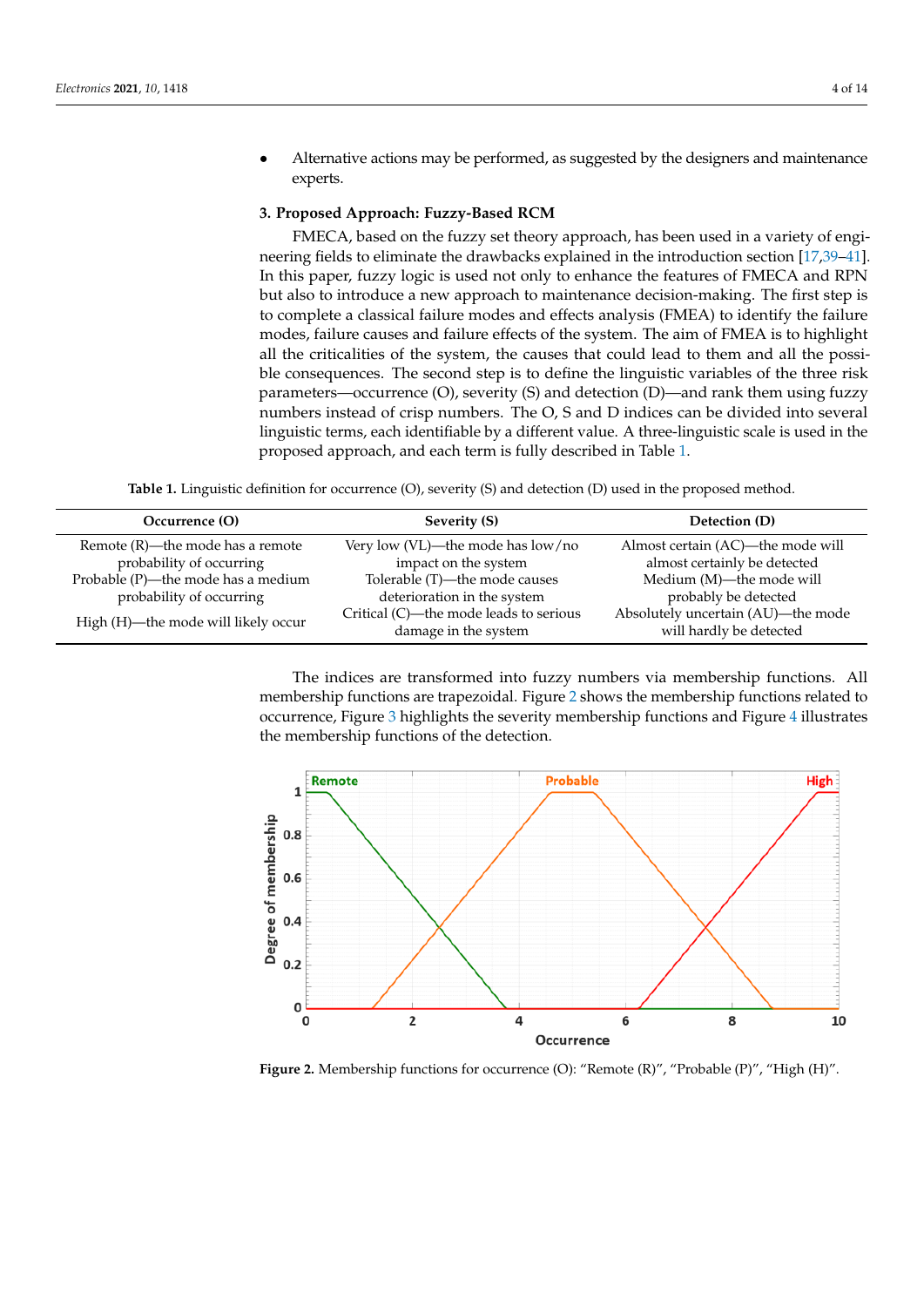<span id="page-4-0"></span>

Figure 3. Membership functions for severity (S): "Very Low (VL)", "Tolerable (T)", "Critical (C)".

<span id="page-4-1"></span>

"Absolutely Uncertain (AU)". **Figure 4.** Membership functions for detection (D): "Almost Certain (AC)", "Medium (M)" and **Figure 4.** Membership functions for detection (D): "Almost Certain (AC)", "Medium (M)" and

 $\mathcal{A}$ 

The main advantage of this approach is that instead of choosing a crisp value within the lines of the set of the courage of the set of the set of the set of the set of the risk level because expert judgment now relies on the linguistic terms.<br> **because expert judgment now relies on the linguistic terms.** the range of 1 to 10 for each parameter, the designer can choose one of the three linguistic

Ecclude of the rangement of the three of the designer can choose one of the three linguistic cannot define the three linguistic states on the three lines. tion of the fuzzy risk priority number (RPN) using, for example, if-then rules (see, among or multicriteria decision method [\[41\]](#page-13-2). In this paper, fuzzy if–then rules are used to calculate or multicriteria decision method [41]. In this paper, fuzzy if–then rules are used to calculate or municriteria decision metrica [41]. In this paper, fuzzy ii–then rules are used to calculate<br>the fuzzy risk priority number (FRPN). Moreover, the proposed decision focuses on the development of a new maintenance decision diagram. The new customized diagram is<br>shown in Figure 5. In the diagram, the membership functions of O.S and D are identified by different colors, as in Figures 2–4. The propos[ed](#page-4-1) maintenance decision diagram is a diagnostic-oriented approach that favors the choice of condition-based maintenance detection variable plays a fundamental role in the procedure. For instance, if detection variable plays a fundamental role in the procedure. For instance, if detection is "Almost Certain—AC" then the proposed procedure suggests the implementation of condition inonforming to diagriose the nearti-state of the system, and consequently optimize<br>the maintenance policy based on the system's actual conditions others, [33,35,42]), weighted geometric mean [43], OWA operator [44], TOPSIS theory [\[45\]](#page-13-6) development of a new maintenance decision diagram. The new customized diagram is shown in Figure 5. In the diagram, the membership functions of O, S and D are identified<br>her different release to Figure 2.4. The membership functions of objects discussed in whenever a diagnostic system is applicable. Therefore, the membership function of the condition monitoring to diagnose the health-state of the system, and consequently optimize the maintenance policy based on the system's actual conditions.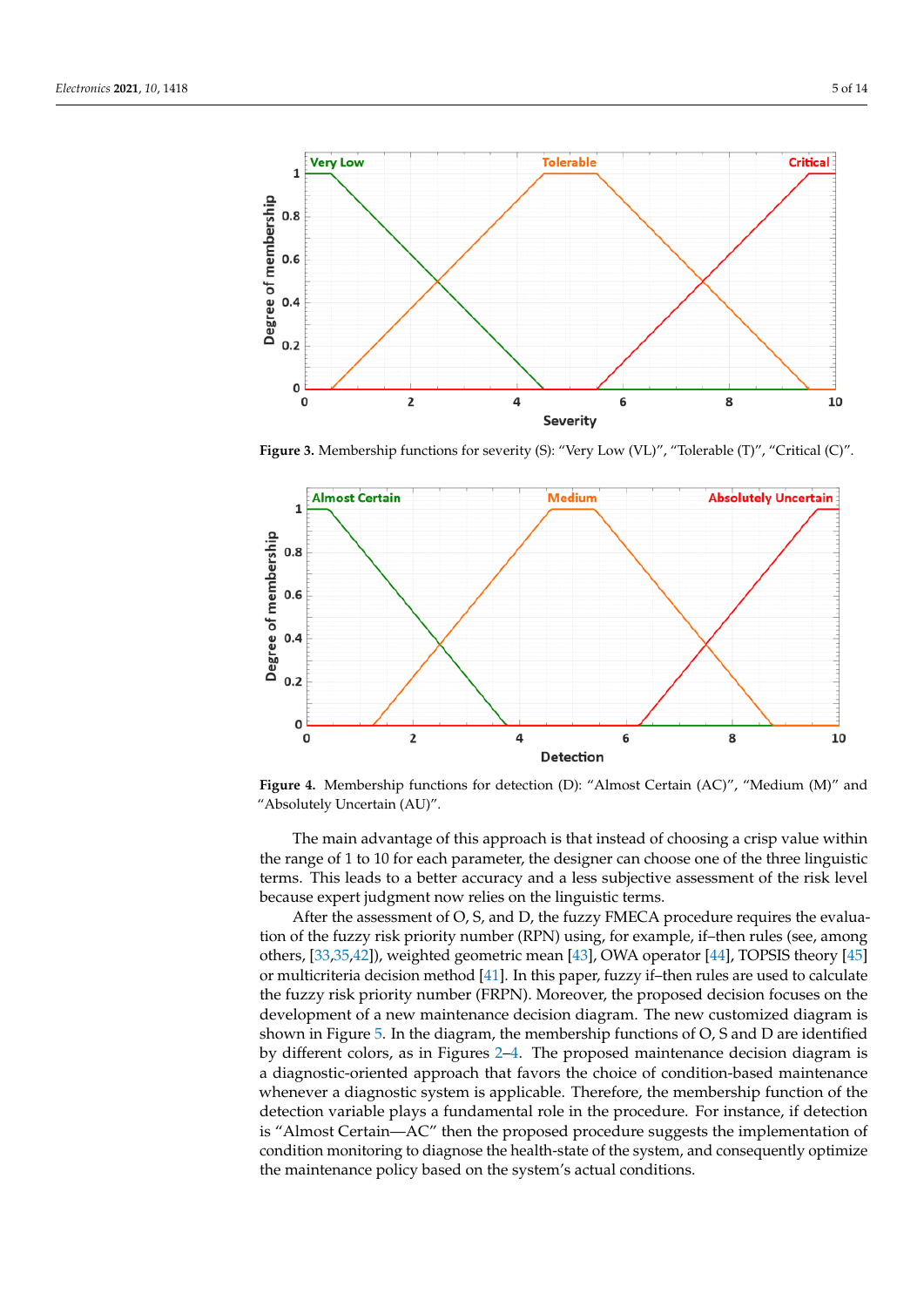<span id="page-5-0"></span>

**Figure 5.** Proposed maintenance decision diagram to assess optimal maintenance task using fuzzy logic. **Figure 5.** Proposed maintenance decision diagram to assess optimal maintenance task using fuzzy logic.

For the sake of simplicity, the linguistic variables that define each membership function in Fi[gu](#page-5-0)re  $5$  are abbreviated using only the first letter of each word, as in the captions of Figu[res](#page-3-2) 2[–4.](#page-4-1) Different colors have been used to identify the different membership functions. The information necessary to carry out the proposed procedure is the following:

- Whether the failure is hidden or evident;
- Whether the failure has safety consequences on the system;
- What the membership functions of occurrence, severity and detection are.

Depending on this input information, there is a univocal output, so the set of inputs leads to a specific maintenance task. Designer subjectivity is minimized, and the task is selected in a more deductive and rational way. Furthermore, the proposed methodology is still compliant to the requirements and suggestions of the RCM international standard IEC 60300-3-11. In fact, the top side of the tree remains the same as the decision diagram proposed in then international standard (see Figure [1\)](#page-2-0). The proposed procedure improves the bottom side of the tree introducing the fuzzy linguistic variables to provide a univocal the bottom side of the tree introducing the fuzzy linguistic variables to provide a univocal and unique maintenance choice for each analyzed failure mode.

The decision diagram proposed in Figure [5](#page-5-0) could be automatized by implementing a set of fuzzy-based if–then rules. Usually, the fuzzy "if–then" procedures presented in the literature are solved using one of the following three types of fuzzy inferences. The Mamdani inference first proposed in [\[46\]](#page-13-7) results in an aggregation of fuzzy sets that must<br> $\frac{1}{2}$ be defuzzied to achieve the crisp output. The Sugeno inference  $[47]$  provides a polynomial  $\epsilon$ function that must be solved to obtain the crisp output value. Finally, the Tsukamoto inference [\[48\]](#page-13-9) is a hybrid approach based on the previous ones that has not gained much<br>in approximation the Fitzgature. In this name, the Man dani inference is used since it name idea popularity in the literature. In this paper, the Mamdani inference is used since it provides<br>cational may be villalary commutational complexity as vall as assigned free. The number of pularity, as well as easilies of ase. The proposed fuzzy system for maintenance task assessment has five inputs and two outputs. The three inputs (occurrence, severity and detection) are the fuzzy variables described by the three mpais (occurrence) severity and accounting, are the range variances described by the three trapezoidal membership functions illustrated in Table [1](#page-3-1) and discussed above. The other two inputs are simple Boolean variables with only two states, "Yes" or "No". One is used three trapes are called the failure into "hidden" or "evident"; the other classifies the failure's impact on  $\epsilon$  safety. In other words, the prepead methodology is implemented using a hybrid system safety. In other words, the proposed methodology is implemented using a hybrid system optimal results with low computational complexity, as well as easiness of use. The proposed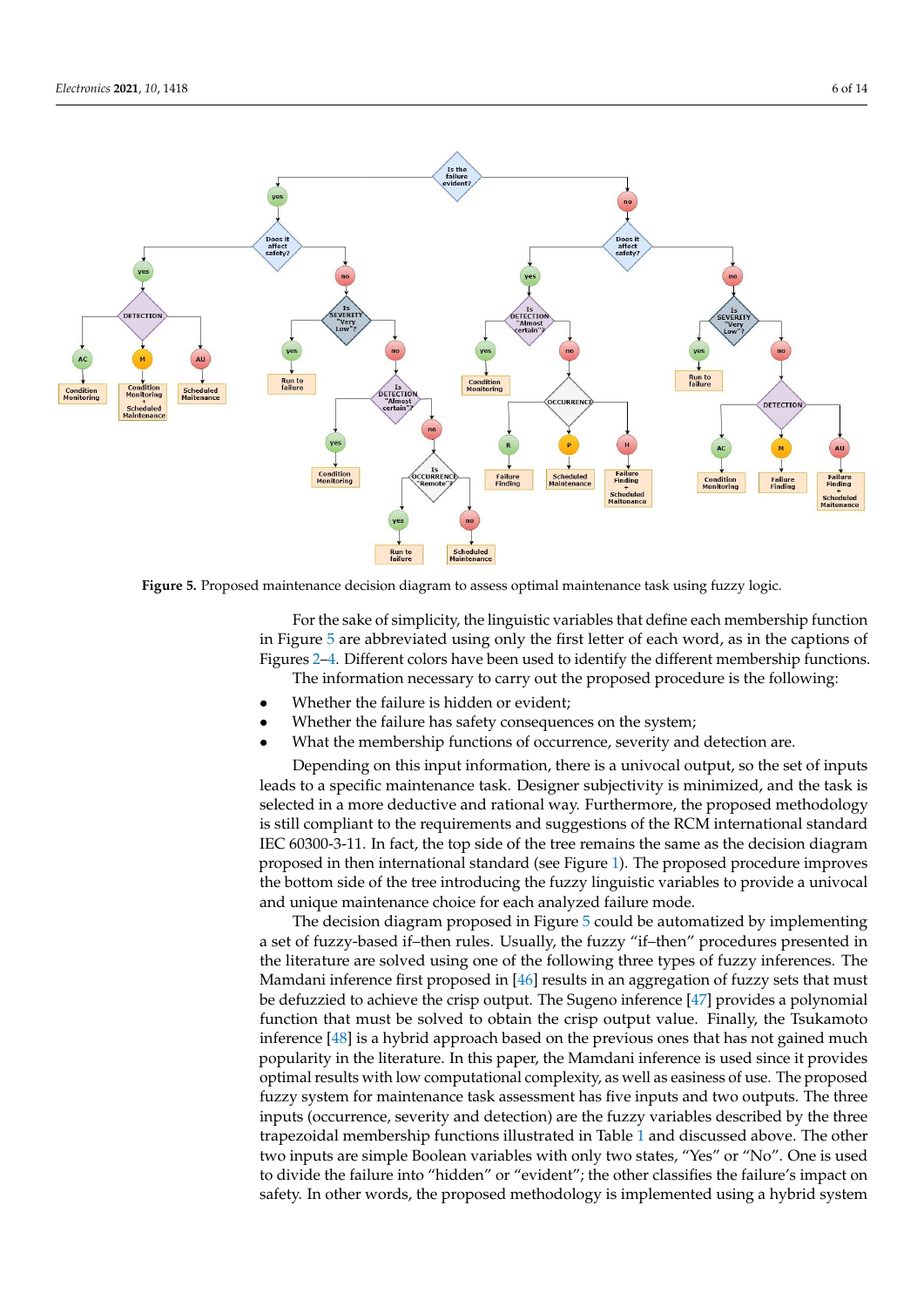merging Boolean and fuzzy logic through a set of fuzzy if-then rules. The two outputs of the fuzzy system are: cording to the decision diagram in Figure 5. The decision diagram is  $\mathcal{L}$  for  $\mathcal{L}$   $\mathcal{L}$  from  $\mathcal{L}$   $\mathcal{L}$   $\mathcal{L}$   $\mathcal{L}$   $\mathcal{L}$   $\mathcal{L}$   $\mathcal{L}$   $\mathcal{L}$   $\mathcal{L}$   $\mathcal{L}$   $\mathcal{L}$   $\mathcal{L}$   $\mathcal{L}$ 

- The fuzzy risk priority number (FRPN) assessed combining occurrence, severity and detection. FRPN is described using six trapezoidal membership functions;
- The optimal maintenance task, a linguistic variable assessed using all five inputs.<br>according to the decision diagram illustrated in Figure 5. according to the decision diagram illustrated in Figure [5.](#page-5-0)

The proposed fuzzy logic system is illustrated in Figure [6,](#page-6-1) highlighting the inputs and the outputs. The inference logic uses 9 rules to assess the fuzzy risk priority number and 36 rules to assess the optimal task. Obviously, this number varies if the risk rates O, S and<br>D are described with more membership functions. For the sake of simplicity, this paper D are described with more membership functions. For the sake of simplicity, this paper analyzes the parameters using only three linguistic variables each; when the number of possible linguistic values is increased, the accuracy of the approach increases, along with its complexity.  $\mathbf{p}$ o

<span id="page-6-1"></span>

Impact on safety

**Figure 6.** Schematic diagram of fuzzy-based RCM assessment using "if–then" rules. **Figure 6.** Schematic diagram of fuzzy-based RCM assessment using "if–then" rules.

Two of the implemented rules are illustrated below, the first for the FRPN output and the second for the maintenance task selection:

If (Severity is Critical) and (Detection is Almost certain) and (Occurrence is Remote) then (FRPN is Critical);

If (Failure evident = YES) and (Impact on Safety = NO) and (Severity is Tolera-<br>
ble) and (Detection is Almost Certain) and (Occurrence is remote) then (Optimal took  $=$  Condition Monitoring). ble) and (Detection is Almost Certain) and (Occurrence is remote) then (Optimal task

# <span id="page-6-0"></span>**4. Case Study: RCM Assessment of HVAC for High-Speed Trains**

Heating, ventilation and air conditioning (HVAC) technology is concerned with indoor one of the main objectives of HVAC is to ensure emergency ventilation and sufficient air and vehicular environmental comfort. The objectives of HVAC systems are to provide an acceptable level of occupancy comfort and process function, to maintain good indoor air quality, and to keep system costs and energy requirements to a minimum. Furthermore,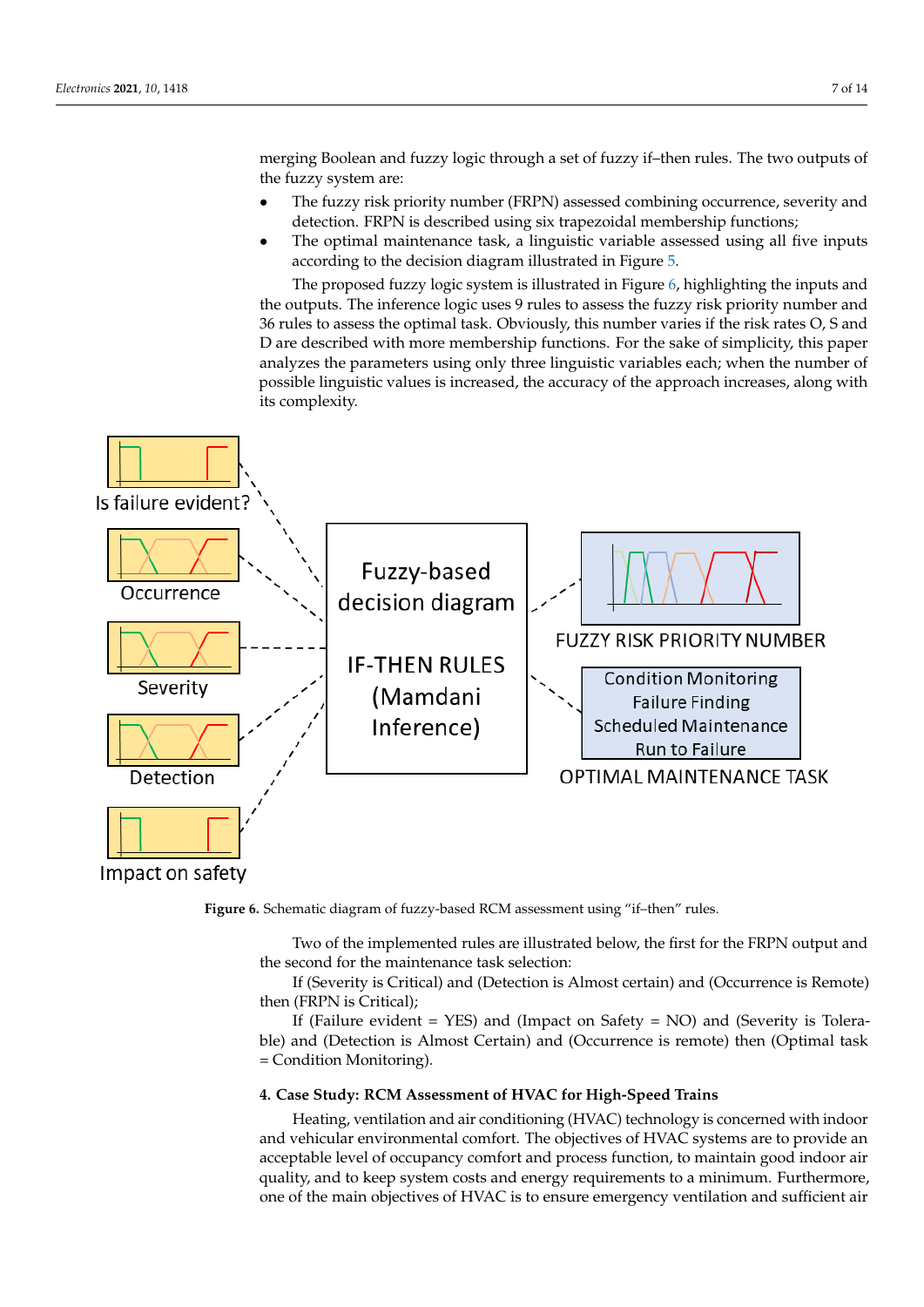exchange [\[49](#page-13-10)[–52\]](#page-13-11). In summary, HVAC has to ensure four functionalities: cooling capacity, heating capacity, ventilation capacity and emergency ventilation.

In this section, the proposed fuzzy-based RCM approach has been applied to an HVAC system installed on high-speed trains in order to test and validate the performances of the proposed approach. The complete RCM report is not available; however, the results achieved for the most critical and complex components of the HVAC are illustrated in the following.

Five components are considered in this paper, namely the compressor, the electronic control card (ECC), the watchdog, the IGBT module (insulated gate bipolar transistor) and the UPS (uninterruptible power supply). The compressor draws in the cold gases exiting the evaporator battery at low pressure and compresses them, so they come out as overheated gas at high pressure. It includes a motor, a pump, some internal valves, a thermostat, etc. The ECC is a microprocessor-based electronic board used to manage all the HVAC functionalities, while the watchdog is used to activate the emergency mode. The IGBT is used to drive the compressor motor in order to ensure cooling capacity, and finally the UPS ensures emergency power in order to guarantee emergency ventilation in the case of breakdown of the overhead power line.

The identified failure modes and the notation used to label them are as below.

- Compressor
	- $\circ$  FM\_C1: motor does not start on demand.<br> $\circ$  FM C2: incorrect signal from thermostat.
	- $\circ$  FM\_C2: incorrect signal from thermostat.<br> $\circ$  FM\_C3: pump gas leakage.
	- $\circ$  FM\_C3: pump gas leakage.<br> $\circ$  FM C4: sticking internal va
	- $\circ$  FM\_C4: sticking internal valve.<br> $\circ$  FM\_C5: internal overload moto
	- FM\_C5: internal overload motor protection.
- Electronic Control Card (ECC)
	- $\bigcirc$  FM\_E1: electronic control failure.
- Watchdog
	- $\circ$  FM\_W1: watchdog does not act when the control fails.
- IGBT module
	- FM\_I1: short/open circuit.<br>○ FM I2: parameter drift.
	- FM\_I2: parameter drift.
- UPS
	- $\circ$  FM\_U1: no output power.

Table [3](#page-10-0) shows all the inputs required by the proposed fuzzy-based RCM approach. Occurrence, severity and detection are expressed in linguistic terms, while the other two inputs are Boolean variables.

Table [2](#page-9-0) shows the failure modes and effects analysis carried out for the five components under analysis.

The parameters shown in Table [3](#page-10-0) are used as inputs for the proposed framework for maintenance decisions, as illustrated in Figure [5,](#page-5-0) or the fuzzy system explained in Figure [6](#page-6-1) to assess the optimal maintenance task for each failure mode identified during the preliminary FMEA.

The results of the proposed fuzzy-based approach applied to the most critical components of an HVAC system installed in a high-speed train are summarized below.

- FM\_C1: "failure finding plus scheduled maintenance". Failure finding is implemented every month; in this way it is possible to obtain a larger interval for the scheduled maintenance (6 months).
- FM\_C2: "no preventive maintenance (run to failure)". The failure of the thermostat does not represent critical damage for the system; therefore, corrective maintenance could be implemented.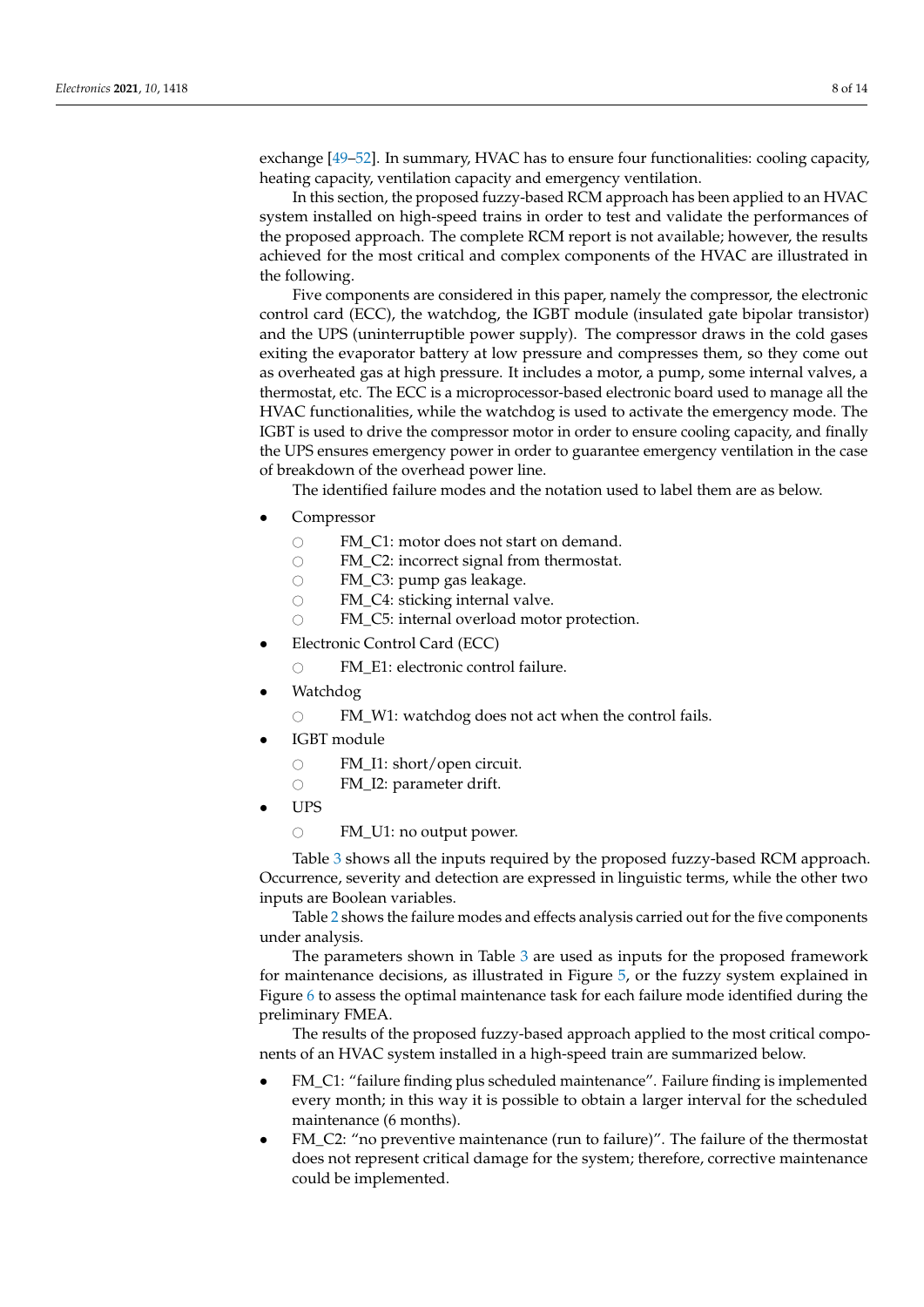- FM3\_C3: "scheduled maintenance". Operations on the pump are scheduled every 3 months.
- FM\_C4: "condition monitoring". The valve is monitored continuously using a position transducer and a pressure transmitter.
- FM\_C5: "condition monitoring". Several sensors are implemented to monitor the state of the compressor, including temperature, vibration, pressure and load sensors.
- FM\_E1: "condition monitoring plus scheduled maintenance". The electronic board is monitored continuously by a dedicated device equipped with temperature, humidity and vibration transducers. These parameters are extremely useful to identify the health state of electronics. Moreover, the diagnostic device also uses interrogation algorithms and residual life computational algorithms. Furthermore, scheduled maintenance (in the form of visual inspection) is required once a year.
- FM\_W1: "failure finding plus scheduled maintenance". Failure finding is implemented every month, while scheduled maintenance (in the form of visual inspection and manual HW/SW testing) is required every year.
- FM\_I1: "condition monitoring". The IGBT is monitored continuously using a temperature transducer and two power meters used to provide both input/output voltage and current.
- FM\_I2: "failure finding". Failure finding is implemented every month to check the health state of the IGBT.
- FM\_U1: "condition monitoring". The UPS is monitored continuously in order to check the health state of the battery using voltage, and current measurements are used to estimate the residual capacity of the battery.

The proposed approach offers a powerful solution because it allows designers to select the optimal maintenance without the need for subjective evaluation. Moreover, it privileges condition-based maintenance tasks, such as condition monitoring and failure finding. Most paths of the decision diagram lead to condition-based maintenance operations. In some cases (see the results obtained for FM\_C1, FM\_E1 and FM\_W1), two tasks are implemented at the same time; one is condition-based maintenance (such as condition monitoring or failure finding), and the other is scheduled maintenance. In fact, in some circumstances, using condition monitoring or failure finding alone is not enough to guarantee high levels of availability. Scheduled maintenance allows designers to improve system performance, but the interval between two consecutive scheduled restorations could be greater because condition-based maintenance is implemented at the same time.

More generally, the proposed approach guides designers to the choice of condition monitoring as long as it is possible to monitor the parameters that influence the component's wear-out. This condition is taken into account using fuzzy detection.

The complete results of the proposed fuzzy-based RCM procedure applied to the whole HVAC system installed on a high-speed train are illustrated in the pie charts in Figure [7.](#page-10-1)

Figure [7a](#page-10-1) shows the percentage of each assigned task with respect to the complete HVAC maintenance plan. It is possible to see that condition monitoring and failure finding procedures play a crucial role in the maintenance policies of the HVAC under analysis, with 44% and 25% of the tasks, respectively. On the other hand, only 3% of the failure modes are left to corrective maintenance (Run to Failure) because of the safety implications of many failures related to the ventilation system of the train. Due to the mechanical and hydraulic components included in the system, scheduled maintenance remains a considerable part of the HVAC maintenance plan. However, most of the time, scheduled maintenance is carried out along with condition-based maintenance, such as condition monitoring (10%) and failure finding (7%).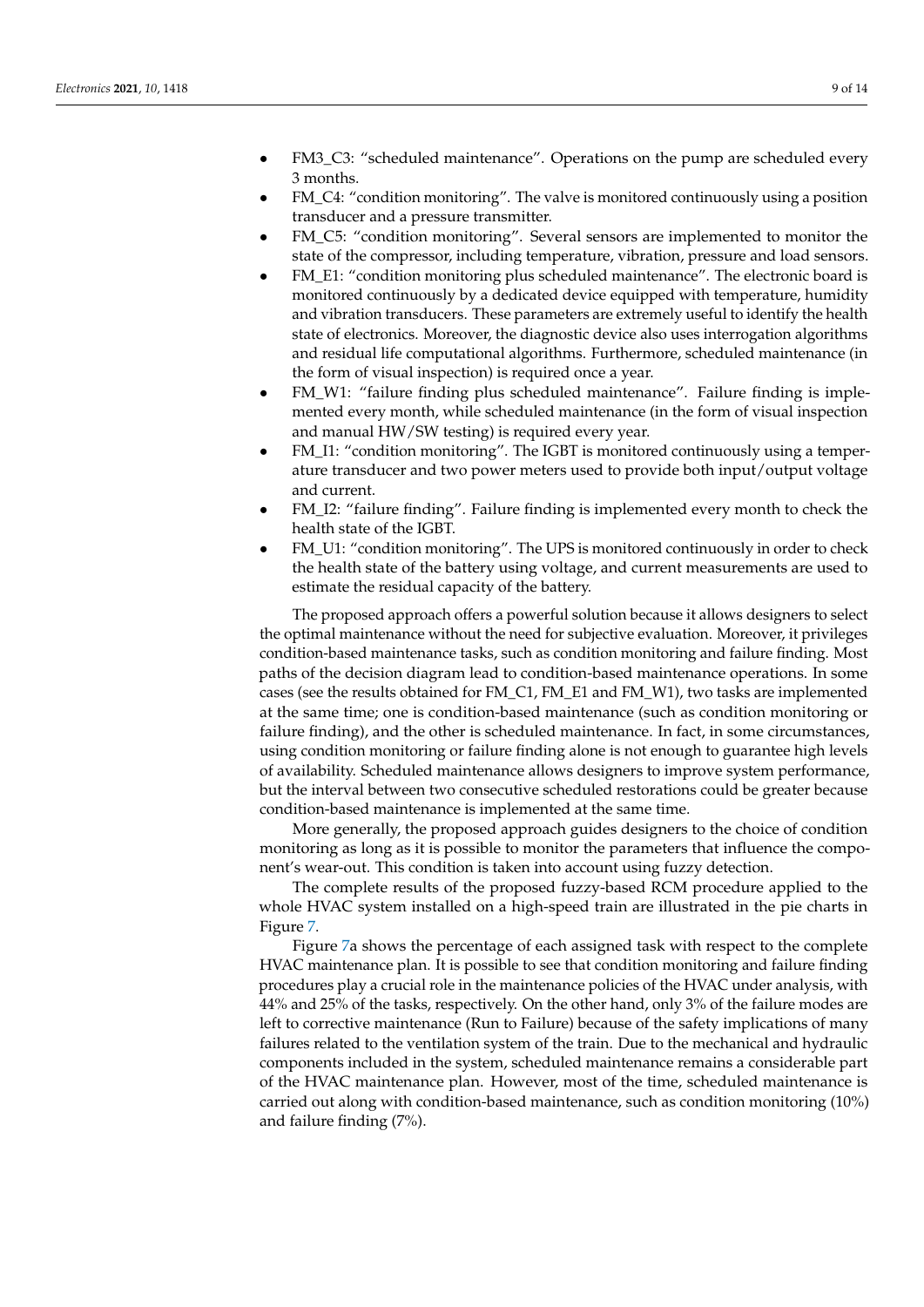| <b>Failure Modes</b> | <b>Failure Causes</b>                                                                 | <b>Local Effects</b>                                           | <b>Global Effects</b>                    |  |  |
|----------------------|---------------------------------------------------------------------------------------|----------------------------------------------------------------|------------------------------------------|--|--|
|                      | Compressor: Increases the pressure of the refrigerant gas                             |                                                                |                                          |  |  |
| FM_C1                | Motor seizes up<br>Internal failure<br>Blocked compressor<br>Damaged winding          | Loss of pumping capacity                                       | Loss of cooling capacity<br>in the cabin |  |  |
| FM_C <sub>2</sub>    | Overheating of compressor<br>Thermostat dirty                                         | Loss of protection                                             | Possible damage of compressor            |  |  |
| FM_C3                | Mechanical failure<br>Fretting compressor                                             | Loss of refrigerant pumping                                    | Loss of cooling capacity<br>in the cabin |  |  |
| FM_C4                | Internal failure<br>Valve dirty                                                       | Loss of refrigerant gas pressure                               | Loss of cooling capacity<br>in the cabin |  |  |
| FM_C5                | Motor short circuits<br>Electric overload<br>Compressor motor protection failure      | Loss of pumping capacity and<br>shortcircuit of compressor     | Loss of cooling capacity<br>in the cabin |  |  |
|                      | Electronic Control Card (ECC): Regulate, monitor and diagnose the HVAC                |                                                                |                                          |  |  |
| FM_E1                | Short circuit<br><b>ECC</b> dirty<br>Defect in printed circuit<br>Overload of the ECC | Incorrect regulation of the<br>temperature by the control card | Loss of cooling capacity<br>in the cabin |  |  |
|                      | Watchdog: Activates the emergency regulation mode                                     |                                                                |                                          |  |  |
| FM_W1                | Hardware failure<br>Software failure                                                  | Incorrect regulation<br>of temperature                         | Loss of emergency<br>regulation capacity |  |  |
|                      | IGBT module: Electronic switch used to control the compressor                         |                                                                |                                          |  |  |
| $FM_11$              | Overcurrent<br>Overtemperature<br>Secondary breakdown                                 | Loss of pumping capacity and<br>short circuit of compressor    | Loss of cooling capacity<br>in the cabin |  |  |
| $FM_12$              | Hot carrier injection<br>Electromigration<br>Temperature instability                  | Insufficient current to drive the<br>compressor                | Loss of cooling capacity<br>in the cabin |  |  |
|                      | UPS: Provides power for emergency ventilation if the overhead power line fails        |                                                                |                                          |  |  |
| FM_U1                | Electric failure<br>Ageing battery units                                              | Complete loss of functionality                                 | Loss of emergency ventilation            |  |  |

<span id="page-9-0"></span>**Table 2.** Failure modes and effects analysis (FMEA) for an HVAC system installed on high-speed trains. The five considered components are compressor, ECC, watchdog, IGBT module and UPS.

> Figure [7b](#page-10-1) summarizes the results comparing condition-based maintenance against scheduled maintenance and corrective maintenance. The results confirm how the proposed decision diagram privileges the choice of a diagnostic approach, with 86% of the maintenance task in the proposed plan including condition monitoring or failure finding procedures.

> Finally, the results achieved using the proposed fuzzy-based method are compared with the results achieved for a maintenance plan for the same HVAC using the classic RCM, according to the international standard IEC 60300-3-11. For the sake of brevity, only an extract of the comparison is included in Table [4.](#page-10-2) Upon analyzing Table [4,](#page-10-2) the superiority of the proposed approach is extremely evident.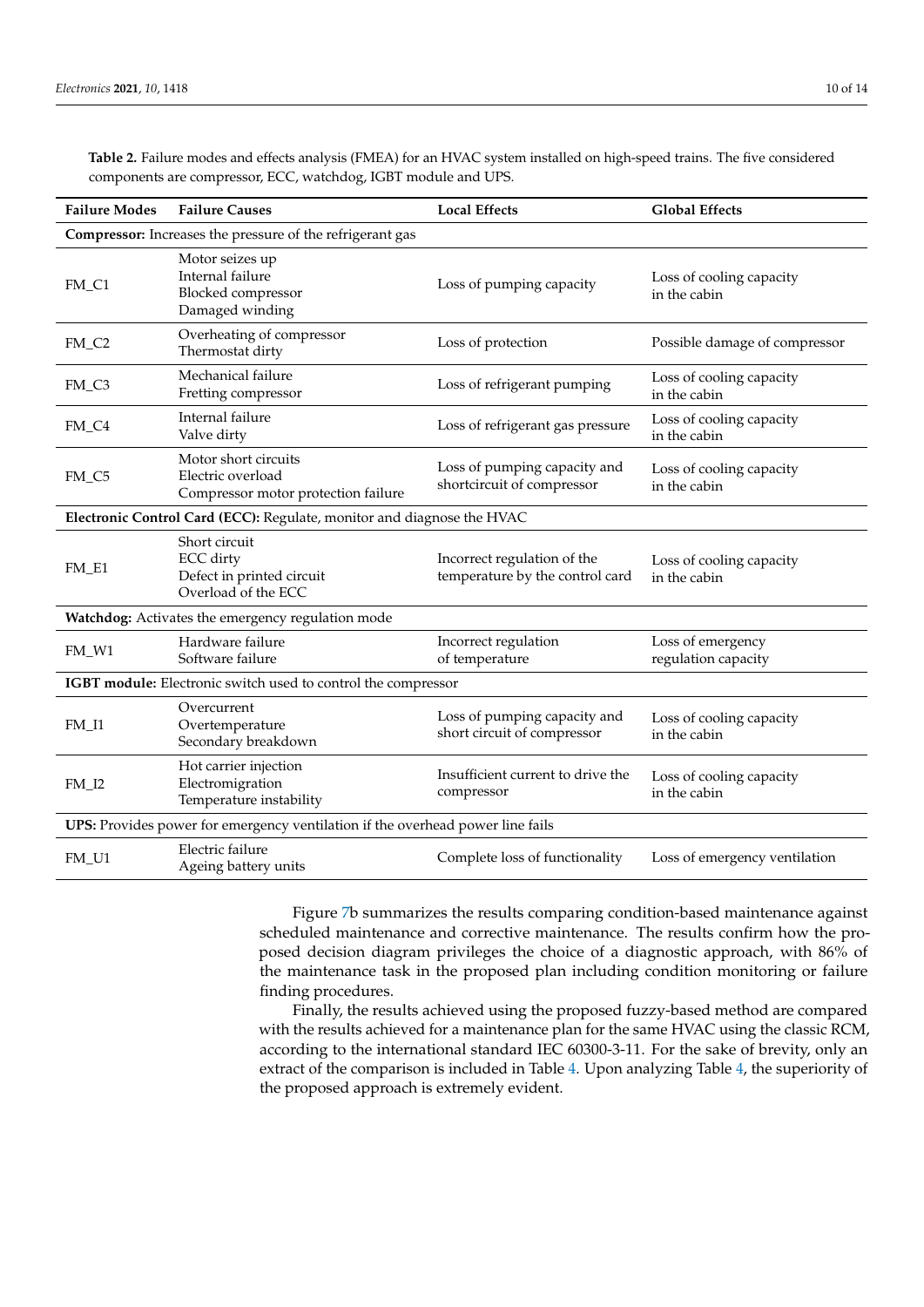| <b>Failure Modes</b> | $\Omega$ | ${\bf S}$ | $\mathbf D$             | Is Failure Evident? | <b>Impact on Safety?</b> |
|----------------------|----------|-----------|-------------------------|---------------------|--------------------------|
| FM_C1                | High     | Tolerable | Absolutely<br>Uncertain | No                  | N <sub>o</sub>           |
| FM_C <sub>2</sub>    | Remote   | Very low  | Almost<br>certain       | Yes                 | N <sub>o</sub>           |
| FM_C3                | Probable | Tolerable | Medium                  | Yes                 | No                       |
| FM_C4                | Probable | Tolerable | Almost<br>certain       | No                  | N <sub>o</sub>           |
| FM_C5                | Remote   | Tolerable | Almost<br>certain       | Yes                 | N <sub>o</sub>           |
| $FM_E1$              | Probable | Tolerable | Medium                  | Yes                 | Yes                      |
| FM W1                | Probable | Tolerable | Absolutely<br>uncertain | No                  | N <sub>o</sub>           |
| $FM_11$              | Remote   | Critical  | Almost<br>certain       | Yes                 | No                       |
| $FM_12$              | Remote   | Tolerable | Medium                  | No                  | N <sub>o</sub>           |
| FM_U1                | Probable | Critical  | Almost<br>certain       | No                  | Yes                      |

<span id="page-10-0"></span>**Table 3.** Input parameters of the proposed fuzzy-based RCM approach. The failure modes refer to the preliminary FMEA report in Table [2.](#page-9-0)

<span id="page-10-1"></span>

Figure 7. Summary of result achieved by applying the proposed maintenance decision diagram to the complete HVAC system under analysis. (a) Overall results of the proposed fuzzy-based RCM procedure. (b) Comparison between diagnosticbased maintenance, scheduled maintenance, and corrective maintenance.

<span id="page-10-2"></span>Table 4. Extract of comparison between the proposed fuzzy-based RCM and the classic RCM assessed following the HVAC maintenance plan. It is possible to see that condition monitoring and failure findguidelines of IEC 60300-3-11.

| <b>Failure Mode</b> | <b>Selected Maintenance Task</b> |                                                                                                              |  |  |
|---------------------|----------------------------------|--------------------------------------------------------------------------------------------------------------|--|--|
|                     | Proposed Fuzzy-Based RCM         | <b>Classic RCM: IEC 60300-3-11</b>                                                                           |  |  |
| FM C3               | Scheduled Maintenance            | Condition Monitoring OR Scheduled Maintenance OR<br>Run to Failure OR Alternative actions                    |  |  |
| FM I2               | <b>Failure Finding</b>           | Condition Monitoring OR Scheduled Maintenance OR Failure<br>Finding OR Run to Failure OR Alternative actions |  |  |
| FM U1               | Condition Monitoring             | Condition Monitoring OR Scheduled Maintenance<br>OR Failure Finding OR Alternative actions                   |  |  |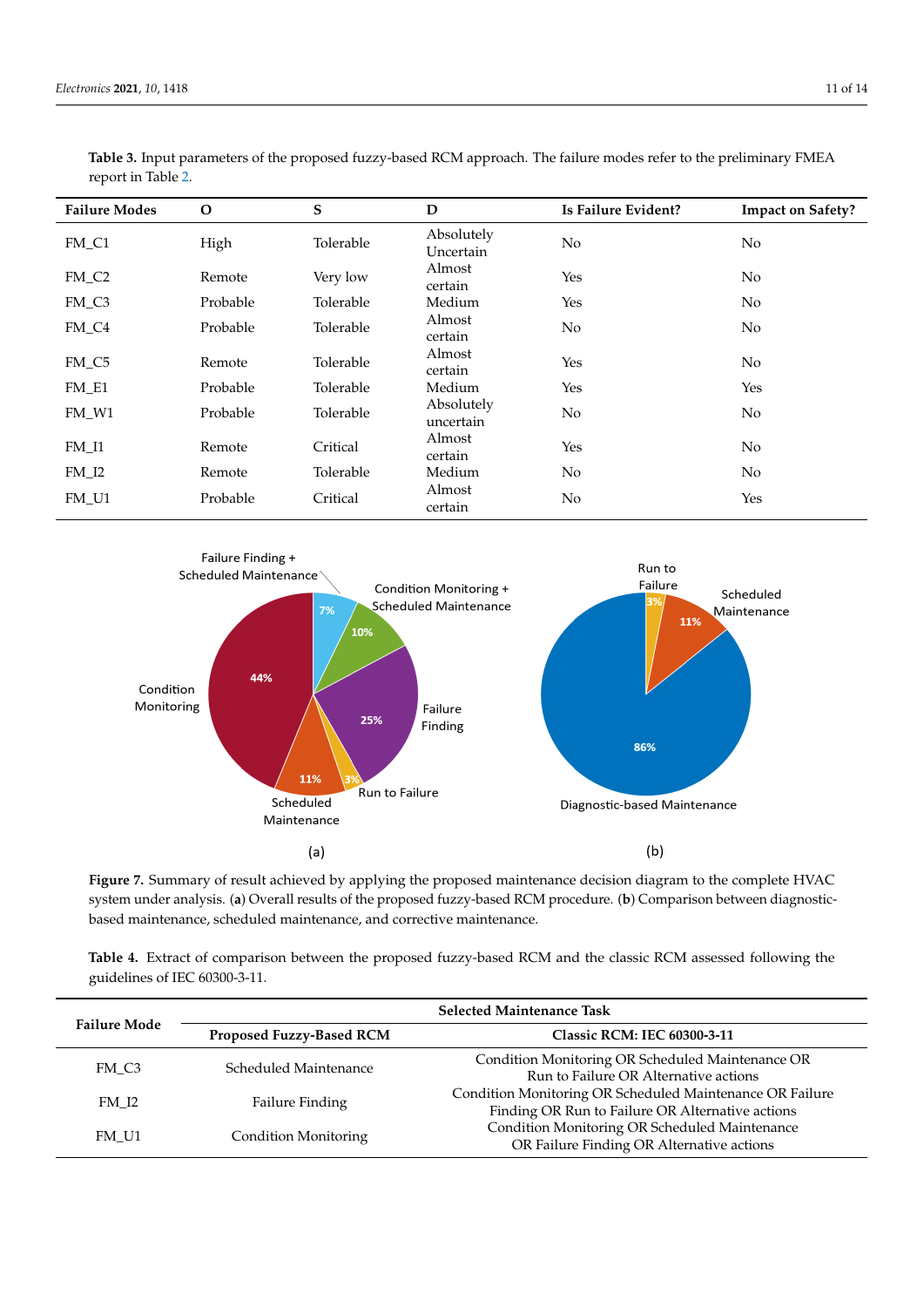Using the fuzzy linguistic variables and the if–then rules, the proposed methodology assigns a unique maintenance task to each failure mode, while the classic RCM lets the designer select between at least four or five types of task without any further explanation on how to choose between them.

### <span id="page-11-3"></span>**5. Conclusions**

This paper focuses on the reliability evaluation and maintenance policy optimization of an HVAC (heating, ventilation and air conditioning) system used on high-speed trains. The HVAC is a critical subunit because proper air ventilation is mandatory to ensure the railway's safety requirements.

Reliability-centered maintenance is a widely used technique to select maintenance policies for every type of system, but the decision-making diagram included in the international standard IEC 60300-3-11 has a subjectivity problem: for each identified scenario, the standard gives users the possibility of choosing between many different options. This paper proposes an innovative diagnostic-oriented maintenance decision diagram based on classical FMEA and a fuzzy system. The proposed method implements a set of if–then rules that associate only one possible maintenance task to each failure mode identified by the FMEA.

The results of the HVAC case study indicate that the proposed framework is a powerful and effective solution; it can help designers determine the optimal maintenance plan for a system. Condition-based maintenance (both condition monitoring and failure finding) constitutes the largest part of its assessed tasks, with 86% of the tasks selected in the maintenance plan of the HVAC under analysis being diagnostic-based maintenance. As such, the proposed fuzzy-based approach helps to maximize availability and minimize operational cost. Users can monitor the health state of a system with a cost-efficient and costeffective failure detection tool. Finally, a comparison between the proposed methodology and the classic RCM method emphasizes how the proposed approach mitigates the problem of subjectivity by directly assigning a unique maintenance task to each failure mode, while the IEC 60300-3-11 gives the designer the ability to choose between several options.

**Author Contributions:** Conceptualization, G.G. and G.P.; methodology, G.G. and G.P.; software, G.P.; validation, L.C. and D.G.; formal analysis, G.G. and G.P.; investigation, G.G. and G.P.; data curation, G.G. and G.P.; writing—original draft preparation, G.G. and G.P.; writing—review and editing, G.G. and G.P.; visualization, L.C., G.G., G.P. and D.G.; supervision, L.C. and D.G.; project administration, L.C. All authors have read and agreed to the published version of the manuscript.

**Funding:** This research received no external funding.

**Data Availability Statement:** Data sharing not applicable.

**Conflicts of Interest:** The authors declare no conflict of interest.

### **References**

- <span id="page-11-0"></span>1. D'Emilia, G.; Gaspari, A.; Natale, E. Measurements for Smart Manufacturing in an Industry 4.0 Scenario A Case-Study on A Mechatronic System. In Proceedings of the 2018 Workshop on Metrology for Industry 4.0 and IoT, Brescia, Italy, 16–18 April 2018; pp. 1–5.
- 2. D'Emilia, G.; Gaspari, A.; Hohwieler, E.; Laghmouchi, A.; Uhlmann, E. Improvement of defect detectability in machine tools using sensor-based condition monitoring applications. *Procedia CIRP* **2018**, *67*, 325–331. [\[CrossRef\]](http://doi.org/10.1016/j.procir.2017.12.221)
- 3. Petritoli, E.; Leccese, F.; Spagnolo, G.S. In-Line Quality Control in Semiconductors Production and Availability for Industry 4.0. In Proceedings of the 2020 IEEE International Workshop on Metrology for Industry 4.0 & IoT, Rome, Italy, 3–5 June 2020; pp. 665–668.
- 4. Abate, F.; Carratù, M.; Liguori, C.; Paciello, V. A low cost smart power meter for IoT. *Measurement* **2019**, *136*, 59–66. [\[CrossRef\]](http://doi.org/10.1016/j.measurement.2018.12.069)
- <span id="page-11-1"></span>5. Catelani, M.; Ciani, L.; Venzi, M. Sensitivity analysis with MC simulation for the failure rate evaluation and reliability assessment. *Measurement* **2015**, *74*, 150–158. [\[CrossRef\]](http://doi.org/10.1016/j.measurement.2015.07.003)
- <span id="page-11-2"></span>6. Sakib, N.; Wuest, T. Challenges and opportunities of condition-based predictive maintenance: A review. *Procedia CIRP* **2018**, *78*, 267–272. [\[CrossRef\]](http://doi.org/10.1016/j.procir.2018.08.318)
- 7. Ciani, L.; Guidi, G.; Patrizi, G.; Venzi, M. System Maintainability Improvement using Allocation Procedures. In Proceedings of the 2018 IEEE International Systems Engineering Symposium (ISSE), Rome, Italy, 1–3 October 2018; pp. 1–6.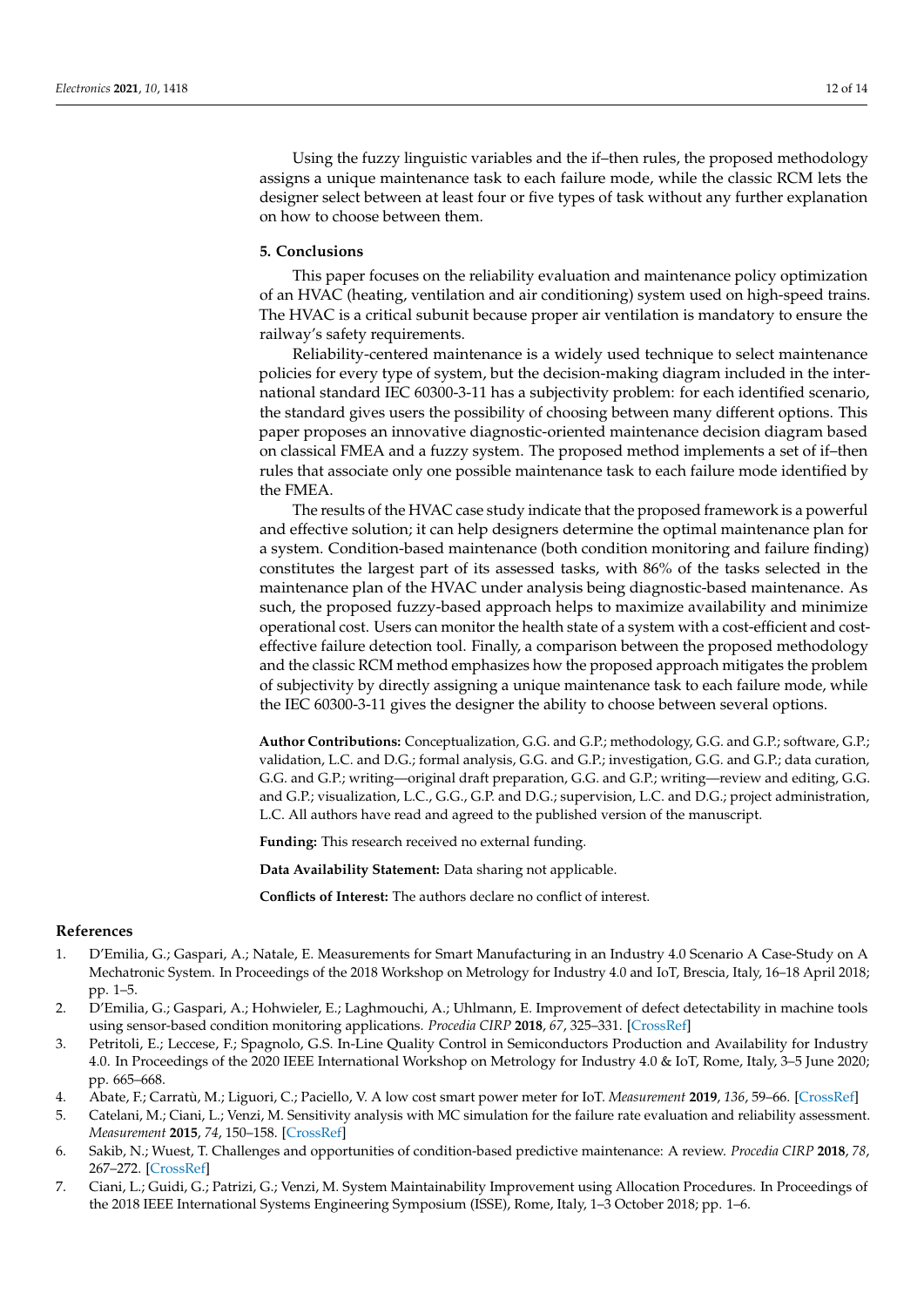- 8. Capriglione, D.; Carratu, M.; Pietrosanto, A.; Sommella, P. Online fault detection of rear stroke suspension sensor in motorcycle. *IEEE Trans. Instrum. Meas.* **2019**, *68*, 1362–1372. [\[CrossRef\]](http://doi.org/10.1109/TIM.2019.2905945)
- 9. Catelani, M.; Ciani, L.; Guidi, G.; Patrizi, G. Maintainability improvement using allocation methods for railway systems. *ACTA IMEKO* **2020**, *9*, 10–17. [\[CrossRef\]](http://doi.org/10.21014/acta_imeko.v9i1.733)
- <span id="page-12-0"></span>10. Catelani, M.; Ciani, L. Experimental tests and reliability assessment of electronic ballast system. *Microelectron. Reliab.* **2012**, *52*, 1833–1836. [\[CrossRef\]](http://doi.org/10.1016/j.microrel.2012.06.077)
- <span id="page-12-1"></span>11. *IEC 60300-3-11 Dependability Management—Part 3-11—Application Guide—Reliability Centred Maintenance*; IEC: Geneva, Switzerland, 2009.
- <span id="page-12-2"></span>12. *IEC 60812 Failure Modes and Effects Analysis (FMEA and FMECA)*; IEC: Geneva, Switzerland, 2018.
- 13. Catelani, M.; Ciani, L.; Galar, D.; Patrizi, G. Risk assessment of a wind turbine: A new FMECA-based tool with RPN threshold estimation. *IEEE Access* **2020**, *8*, 20181–20190. [\[CrossRef\]](http://doi.org/10.1109/ACCESS.2020.2968812)
- 14. Huang, J.; You, J.-X.; Liu, H.-C.; Song, M.-S. Failure mode and effect analysis improvement: A systematic literature review and future research agenda. *Reliab. Eng. Syst. Saf.* **2020**, *199*, 106885. [\[CrossRef\]](http://doi.org/10.1016/j.ress.2020.106885)
- <span id="page-12-3"></span>15. Birolini, A. *Reliability Engineering*; Springer: Berlin/Heidelberg, Germany, 2017; ISBN 9783662542088.
- <span id="page-12-4"></span>16. Soltanali, H.; Rohani, A.; Abbaspour-Fard, M.H.; Parida, A.; Farinha, J.T. Development of a risk-based maintenance decision making approach for automotive production line. *Int. J. Syst. Assur. Eng. Manag.* **2019**, *11*, 236–251. [\[CrossRef\]](http://doi.org/10.1007/s13198-019-00927-1)
- <span id="page-12-5"></span>17. Ciani, L.; Guidi, G.; Patrizi, G. A Critical comparison of alternative risk priority numbers in failure modes, effects, and criticality analysis. *IEEE Access* **2019**, *7*, 92398–92409. [\[CrossRef\]](http://doi.org/10.1109/ACCESS.2019.2928120)
- <span id="page-12-6"></span>18. Fischer, K.; Besnard, F.; Bertling, L. Reliability-centered maintenance for wind turbines based on statistical analysis and practical experience. *IEEE Trans. Energy Convers.* **2012**, *27*, 184–195. [\[CrossRef\]](http://doi.org/10.1109/TEC.2011.2176129)
- <span id="page-12-7"></span>19. Pandey, A.; Sonwane, P.M. Implementation of Reliability Centred Maintenance for Transformer. In Proceedings of the 2016 International Conference on Automatic Control and Dynamic Optimization Techniques (ICACDOT), Pune, India, 9–10 September 2016; pp. 578–581.
- <span id="page-12-8"></span>20. Rafiei, M.; Khooban, M.-H.; Igder, M.A.; Boudjadar, J. A novel approach to overcome the limitations of reliability centered maintenance implementation on the smart grid distance protection system. *IEEE Trans. Circuits Syst. II Express Briefs* **2020**, *67*, 320–324. [\[CrossRef\]](http://doi.org/10.1109/TCSII.2019.2905639)
- <span id="page-12-9"></span>21. Tirapong, K.; Titti, S. Reliability Improvement of Distribution System Using Reliability Centered Maintenance. In Proceedings of the 2014 IEEE PES T&D Conference and Exposition, Chicago, IL, USA, 14–16 April 2014; pp. 1–5.
- <span id="page-12-10"></span>22. Khorshidi, H.A.; Gunawan, I.; Ibrahim, M.Y. Reliability Centered Maintenance Using System Dynamics Approach. In Proceedings of the 2015 IEEE International Conference on Industrial Technology (ICIT), Seville, Spain, 17–19 March 2015; pp. 1932–1936.
- <span id="page-12-11"></span>23. Chen, Z.; He, Y.; Zhao, Y.; Han, X.; Liu, F.; Zhou, D.; Wang, W. Mission reliability-oriented selective maintenance optimization for intelligent multistate manufacturing systems with uncertain maintenance quality. *IEEE Access* **2019**, *7*, 109804–109816. [\[CrossRef\]](http://doi.org/10.1109/ACCESS.2019.2933580)
- <span id="page-12-12"></span>24. Selvik, J.T.; Aven, T. A framework for reliability and risk centered maintenance. *Reliab. Eng. Syst. Saf.* **2011**, *96*, 324–331. [\[CrossRef\]](http://doi.org/10.1016/j.ress.2010.08.001)
- <span id="page-12-13"></span>25. Zakikhani, K.; Nasiri, F.; Zayed, T. Availability-based reliability-centered maintenance planning for gas transmission pipelines. *Int. J. Press. Vessel. Pip.* **2020**, *183*, 104105. [\[CrossRef\]](http://doi.org/10.1016/j.ijpvp.2020.104105)
- <span id="page-12-14"></span>26. Yssaad, B.; Abene, A. Rational reliability centered maintenance optimization for power distribution systems. *Int. J. Electr. Power Energy Syst.* **2015**, *73*, 350–360. [\[CrossRef\]](http://doi.org/10.1016/j.ijepes.2015.05.015)
- <span id="page-12-15"></span>27. He, D.; Zhang, X.; Ge, C.; Chen, E. A novel reliability-centred opportunistic maintenance strategy for metro train complex system. *IEEE Intell. Transp. Syst. Mag.* **2020**. [\[CrossRef\]](http://doi.org/10.1109/MITS.2020.3014080)
- <span id="page-12-16"></span>28. Afzali, P.; Keynia, F.; Rashidinejad, M. A new model for reliability-centered maintenance prioritisation of distribution feeders. *Energy* **2019**, *171*, 701–709. [\[CrossRef\]](http://doi.org/10.1016/j.energy.2019.01.040)
- <span id="page-12-17"></span>29. Rahmati, S.H.A.; Ahmadi, A.; Karimi, B. Multi-objective evolutionary simulation based optimization mechanism for a novel stochastic reliability centered maintenance problem. *Swarm Evol. Comput.* **2018**, *40*, 255–271. [\[CrossRef\]](http://doi.org/10.1016/j.swevo.2018.02.010)
- <span id="page-12-18"></span>30. Piasson, D.; Bíscaro, A.A.P.; Leão, F.B.; Mantovani, J.R.S. A new approach for reliability-centered maintenance programs in electric power distribution systems based on a multiobjective genetic algorithm. *Electr. Power Syst. Res.* **2016**, *137*, 41–50. [\[CrossRef\]](http://doi.org/10.1016/j.epsr.2016.03.040)
- <span id="page-12-19"></span>31. Heo, J.-H.; Kim, M.-K.; Park, G.-P.; Yoon, Y.T.; Park, J.K.; Lee, S.-S.; Kim, D.-H. A reliability-centered approach to an optimal maintenance strategy in transmission systems using a genetic algorithm. *IEEE Trans. Power Deliv.* **2011**, *26*, 2171–2179. [\[CrossRef\]](http://doi.org/10.1109/TPWRD.2011.2162752)
- <span id="page-12-20"></span>32. Catelani, M.; Ciani, L.; Galar, D.; Patrizi, G. Optimizing maintenance policies for a yaw system using reliability-centered maintenance and data-driven condition monitoring. *IEEE Trans. Instrum. Meas.* **2020**, *69*, 6241–6249. [\[CrossRef\]](http://doi.org/10.1109/TIM.2020.2968160)
- <span id="page-12-21"></span>33. Bowles, J.B.; Peláez, C.E. Fuzzy logic prioritization of failures in a system failure mode, effects and criticality analysis. *Reliab. Eng. Syst. Saf.* **1995**, *50*, 203–213. [\[CrossRef\]](http://doi.org/10.1016/0951-8320(95)00068-D)
- 34. Yang, Z.; Bonsall, S.; Wang, J. Fuzzy rule-based Bayesian reasoning approach for prioritization of failures in FMEA. *IEEE Trans. Reliab.* **2008**, *57*, 517–528. [\[CrossRef\]](http://doi.org/10.1109/TR.2008.928208)
- <span id="page-12-22"></span>35. Da ˘gsuyu, C.; Göçmen, E.; Narlı, M.; Kokangül, A. Classical and fuzzy FMEA risk analysis in a sterilization unit. *Comput. Ind. Eng.* **2016**, *101*, 286–294. [\[CrossRef\]](http://doi.org/10.1016/j.cie.2016.09.015)
- <span id="page-12-23"></span>36. Lienhardt, B.; Hugues, E.; Bes, C.; Noll, D. Failure-finding frequency for a repairable system subject to hidden failures. *J. Aircr.* **2008**, *45*, 1804–1809. [\[CrossRef\]](http://doi.org/10.2514/1.31149)
- <span id="page-12-24"></span>37. Ciani, L.; Bartolini, A.; Guidi, G.; Patrizi, G. Condition Monitoring of Wind Farm Based on Wireless Mesh Network. In Proceedings of the 16th IMEKO TC10 Conference 2019: Testing, Diagnostics and Inspection as a Comprehensive Value Chain for Quality and Safety, Berlin, Germany, 3–4 September 2019.